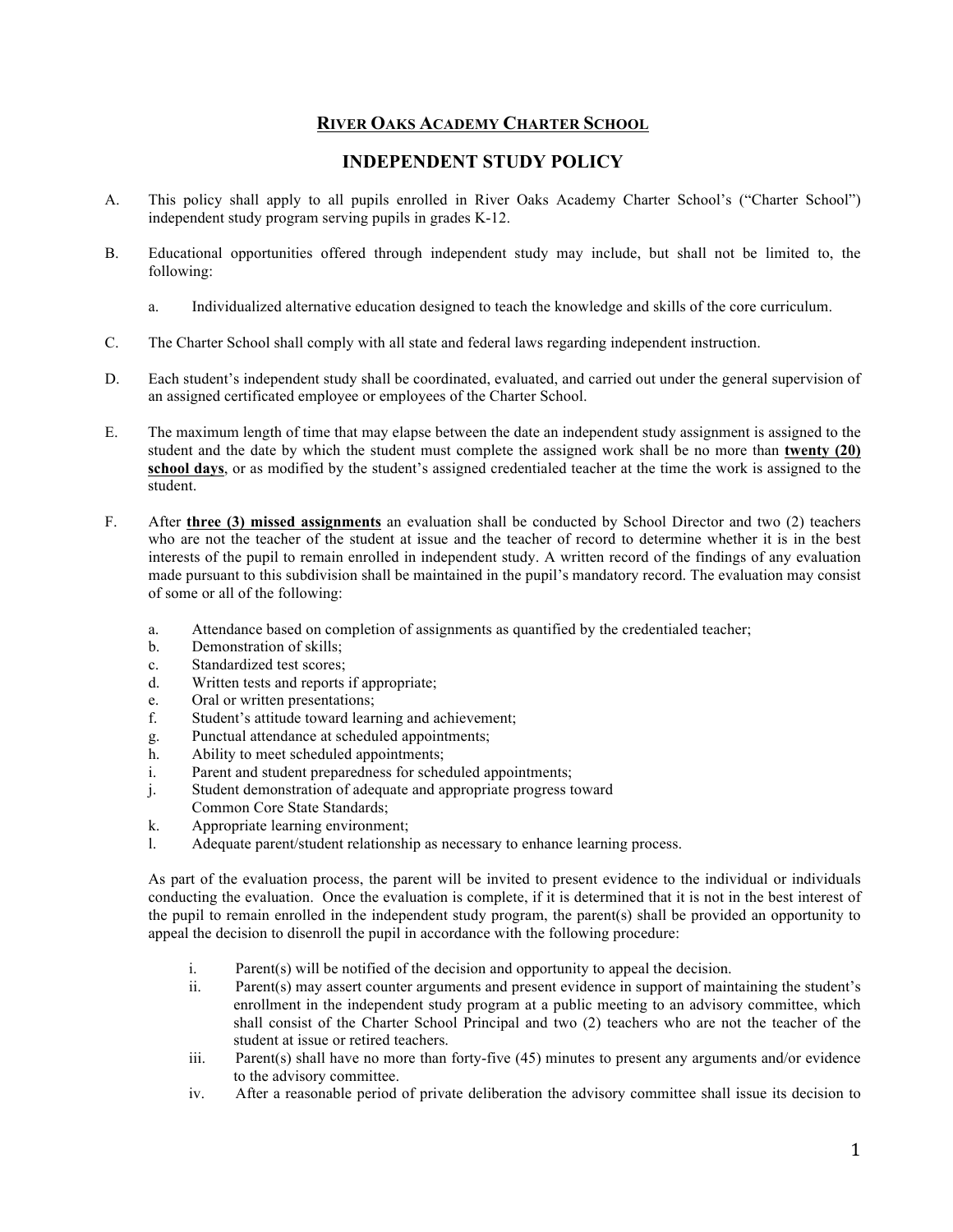the parent(s).

- v. The ultimate decision of the advisory committee shall be final and binding upon the parent(s) and student and cannot be subsequently challenged.
- G. Students with a Section 504 Plan or IEP:
	- a. If the student who missed more than three (3) assignments has a Section 504 Plan or IEP, the Charter School shall conduct a manifestation determination ("MD") to evaluate whether the student missed assignments as a result of:
		- i. The student's disability; or
		- ii. The Charter School's failure to properly implement the student's Section 504 Plan or IEP.
	- b. If the answer to either (1) or (2) above is yes, then the missed assignments are a manifestation of the student's disability.
	- c. If the MD finds that the cause of student's missed assignments is a manifestation of the student's disability, the Charter School shall convene an IEP Meeting or Section 504 Meeting to:
		- i. Determine whether the independent study program is in the best interests of the student and providing the student with an educational benefit; or
		- ii. Whether the student should be referred to an alternative placement and educational program that would better satisfy the student's unique needs.
	- d. The Charter School shall provide parent(s) with the applicable Procedural Safeguards.
- H. A current written student agreement for each independent study pupil shall be maintained on file for each participating student. Each agreement shall be signed and in effect prior to the start of reporting average daily attendance ("ADA") pursuant to that agreement. Students must meet all elements of the written student agreement in order for continued enrollment in this charter school. The independent study agreement for the student must require and cover a study plan that represents the same amount of study that would be required of a student in a classroom. Written agreements may include subsidiary agreements, such as course contracts and assignments, work records, and testing requirements. Each agreement shall also include the following:
	- Ensure that independent study occurs in accordance with state law and charter policy and regulations.
	- The manner, time, frequency, and place for submitting a pupil's assignments and for reporting his or her progress.
	- The objectives and methods of study for the pupil's work, and the methods utilized to evaluate that work.
	- The specific resources, including materials and personnel that will be made available to the pupil.
	- A statement of the policies adopted herein regarding the maximum length of time allowed between the assignment and the completion of a pupil's assigned work, and the number of missed assignments allowed prior to an evaluation of whether or not the pupil should be allowed to continue in independent study.
	- The duration of the independent study agreement, recognizing that no independent study agreement shall be valid for any period longer than one (1) school year.
	- A statement of the number of course credits to be earned upon completion.
	- The inclusion of a statement in each independent study agreement that independent study is an optional educational alternative in which no pupil may be required to participate.
	- Each written agreement shall be signed, prior to the commencement of independent study, by the pupil, the pupil's parent, legal guardian, or caregiver, if the pupil is less than 18 years of age, the certificated employee who has been designated as having responsibility for the general supervision of independent study, and all persons who have direct responsibility for providing assistance to the pupil.
- I. The Charter School shall not provide any funds or other things of value to the pupil or his or her Parent or guardian that a school district could not legally provide to a similarly situated pupil of the school district, or to his or her parents or guardian.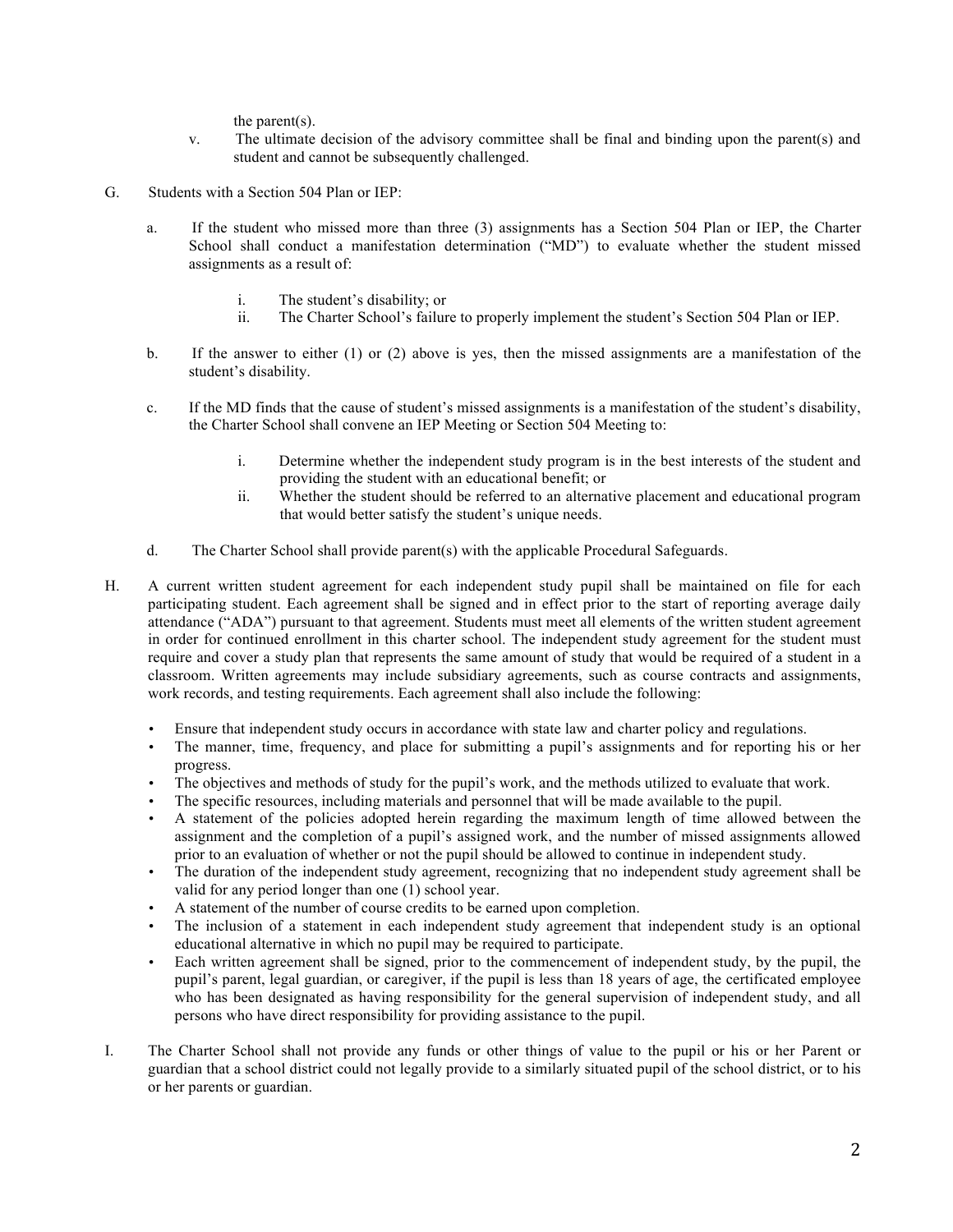- J. The Charter School may only receive funding for the provision of independent study to pupils who are residents of Ventura County or who are residents of a county contiguous to Ventura County.
- K. The Charter School must comply with Education Code Section 51745.6 and California Code of Regulations, Title 5, Section 11704 regarding teacher to ADA limits.
- L. Each enrolled student will be assigned a credentialed teacher, who will serve as teacher to the student and mentor to the home-schooling parent as applicable. The parent will provide the daily instruction, while the teacher will meet with the student(s) and parent(s) on a regular basis (as provided by the charter and the written independent study student agreement) to provide, assignments, lesson planning, consultation, evaluation of student work, collection of work samples, and resource check-out.
- M. On a regular basis, consistent with the written independent study agreement, the assigned teacher and the parent and student shall evaluate the education program of the student and modify as necessary to maximize student success. The assigned credentialed teacher will have the final authority with regard to the education program of the student, necessary assessments, and outcomes with the exception of students who qualify for special education services whose services and outcomes will be determined by an Individual Education Plan ("IEP") team pursuant to law.
- N. It is understood that no student who qualifies for special education services under the Individuals with Disabilities Education Act ("IDEA") shall participate in independent study unless it is specifically authorized in his or her IEP. Identified special education students are expected to attend and engage in educational activities and services provided under the student's IEP and work towards meeting the student's identified goals and objectives.
- O. Achievement Through Independent Study: Achievement of students through home-based independent study can only occur with the following:
	- a. A sincere desire of the parents to facilitate their child's education by following independent study guidelines.
	- b. A positive relationship between parents and student.
	- c. Understanding of independent study by all concerned.
	- d. A positive attitude by both the parents and the student about independent study and its requirements.
	- e. The parents' ability to supervise their child and participate in instruction.
	- f. The parents' agreement to meet the requirements in the written agreement.
	- g. The student's ability and willingness to work with limited supervision by a certificated teacher.
	- h. Availability of certificated staff to supervise student's study effectively.
- P. Pursuant to California Code of Regulations, Title 5, Section 11700, "Independent Study" means an alternative to classroom instruction consistent with the district's course of study. "Independent Study is an optional educational alternative in which no pupil may be required to participate."
- Q. Independent Study Roles

The credentialed teacher will:

- Ensure that independent study occurs in accordance with state law and charter policy and regulations.
- Approve the participation of students requesting independent study through the charter.
- Facilitate the completion of written student agreements.
- Supervise and assess approved coursework.
- Approve all grades and credits earned and report the information for inclusion in student's permanent record.
- Establish, complete, and maintain necessary reports and records, including, but not limited to, learning records and attendance record.
- Personally judge the time value of student assignments or work products before ADA is earned.
- Assess the student's level of education, modifying the curriculum as necessary to meet charter guidelines, and administer state mandated tests as required.
- Select and save representative samples of the student's completed and evaluated assignments on a monthly